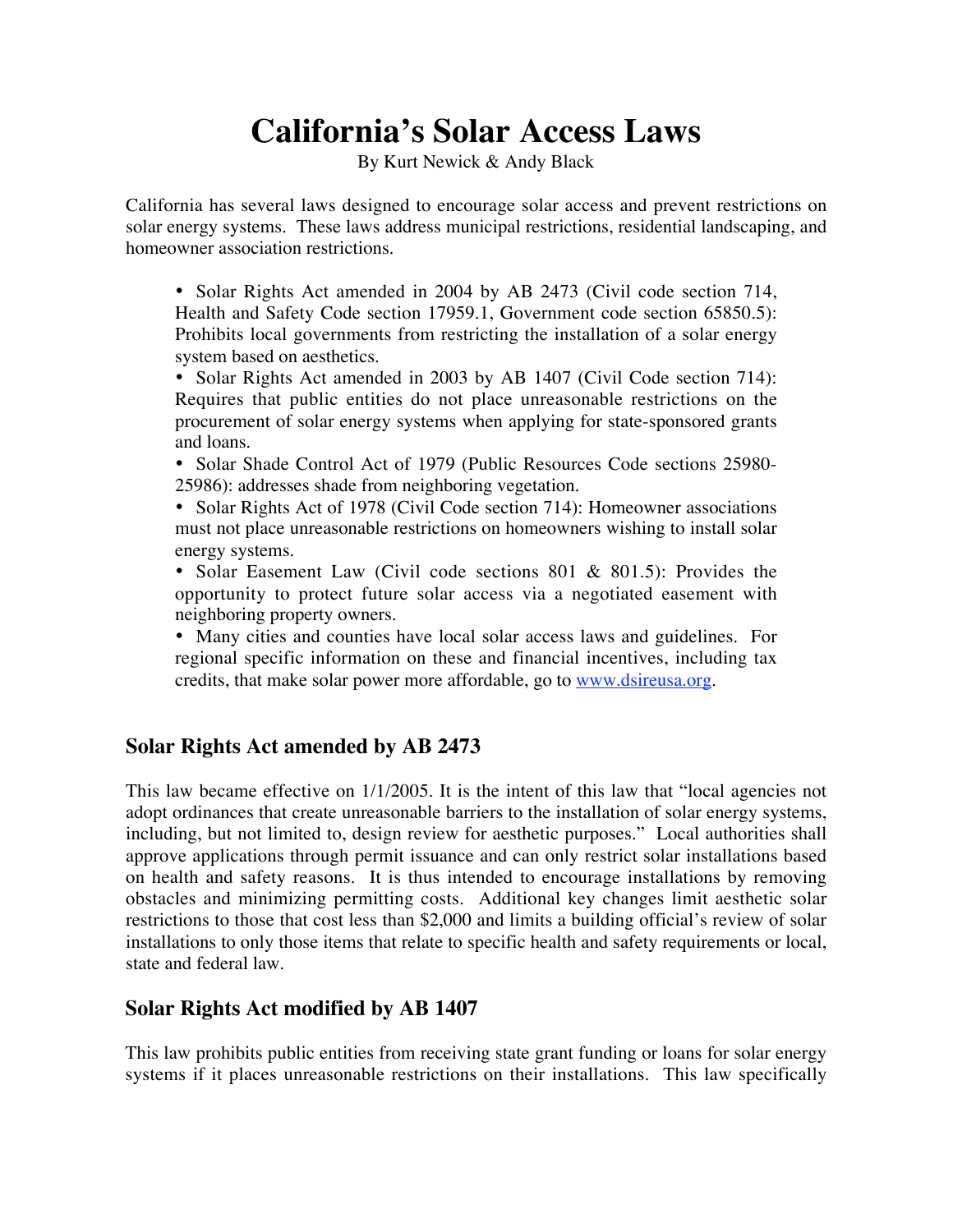applies to cities, counties and other public entities and thus does not directly affect private parties.

#### **Solar Shade Control Act of 1979**

This act prohibits shading of solar collectors that result from tree growth occurring after a solar collector is installed. It applies to solar systems for electric generation, water heating and space heating or cooling.

It states that no plant may be placed or allowed to grown such that it shades a collector more than 10% from 10 am to 2 pm. It does not apply to plants already in place or replacement of plants that die after the installation of the solar collectors. It does require trees already in place, but not yet shading the system, to be trimmed and maintained so that they do not impact the system.

The solar collectors are required to meet building setback requirements, or a minimum of 5 feet from the property line and 10 feet from the ground. Further setback is required if the collector is lower than 10 feet.

A city or county may adopt an ordinance exempting its jurisdiction from the provisions of the act. Alternatively, some cities have passed ordinances that are more favorable to solar. In some cases, they require existing vegetation to be cleared to allow good solar access in at least some suitable place on a property.

## **Solar Rights Act of 1978**

This law relates to homeowner associations. This code states that Community Covenants and Restrictions (CC&Rs) that prohibit or unreasonably restrict the installation or use of solar energy systems are void and unenforceable. It does provide for reasonable restrictions that don't significantly (more than 20%) increase the cost or reduce the output of a solar system from the original design.

Reasonable restrictions include 1) that the owner of the system take responsibility for roof maintenance, repair and replacement and 2) that the installers indemnify the association for any damage caused by the installation, maintenance, or use of the solar energy system.

Any homeowner covered by CC&Rs who has a roof immediately above his or her living space can use the roof for a solar system. A strategy to get maximum flexibility and output from the final "compromise" design is to propose a system designed to optimize solar production, at minimum cost, not considering other factors. Then, through the necessary negotiation stages to adjust for aesthetics, a final design might be achieved that isn't far from the owners original intention.

There may be significant costs associated with taking on responsibility for the roof maintenance that should be discussed and negotiated before project advancement. It may be possible to have a portion of association dues for roofing held separately.